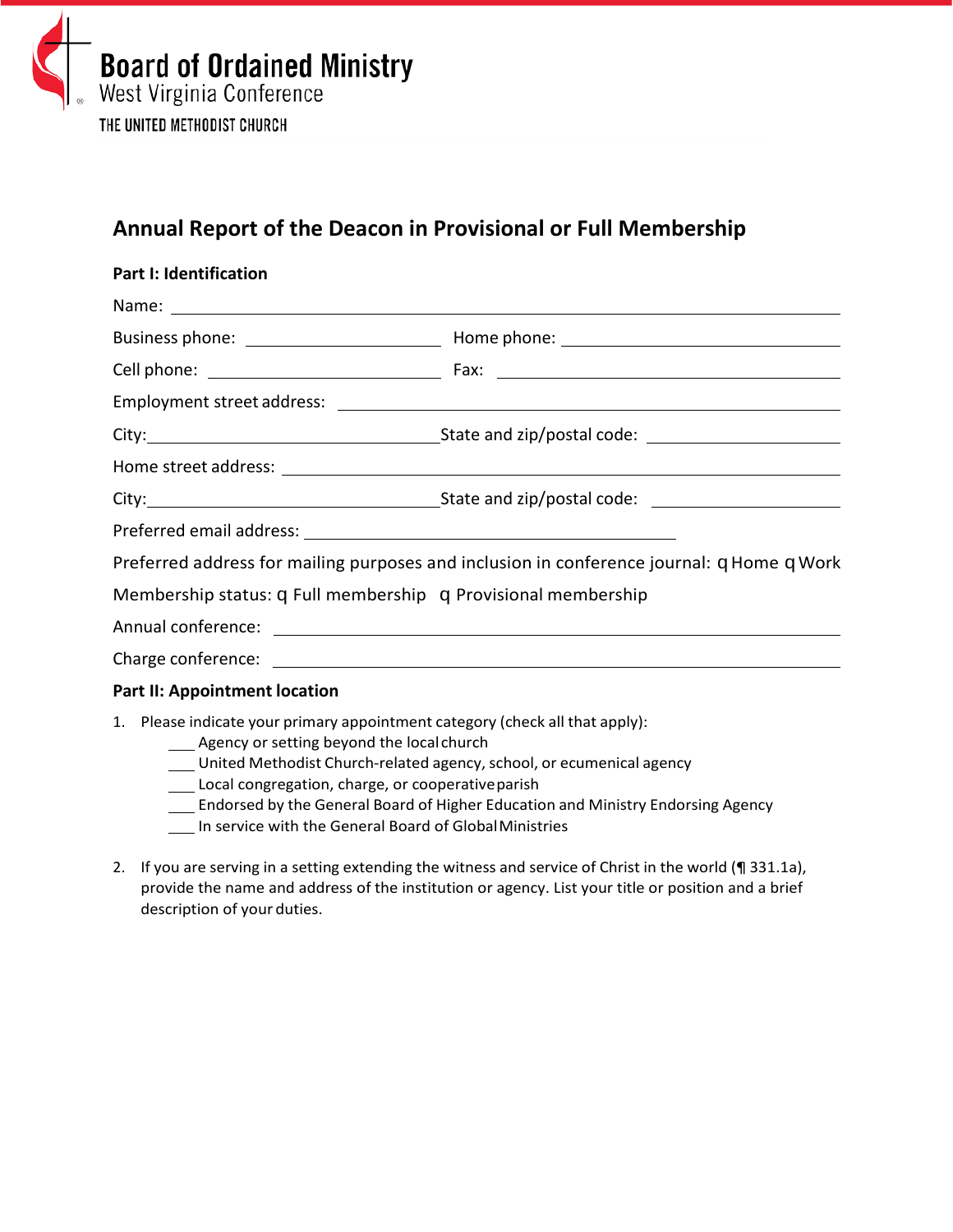According to ¶ 331.5, deacons serving an agency or setting beyond the local church shall relate to a local congregation in secondary appointment. Provide the name, address, district, and conference of your secondary appointment. (Charge conference relationships [¶ 331.9b ]: For those serving within the bounds of their conference of membership, this may also be the charge conference relationship. For those serving outside the bounds of their conference of membership, this may also be the affiliate relationship.)

If serving outside the bounds of your conference of membership, please also provide the name, address, district, and conference of your charge conference relationship in your conference of membership (see ¶ 331.9b).

3. If your primary appointment is to a congregation or charge, list the name(s), address(es), district, and conference of this congregation or charge.

| Base compensation (year: )                      |                        |
|-------------------------------------------------|------------------------|
| Utilities and other housing-related allowances: |                        |
| Travel allowance:                               | Other cash allowances: |

## **Part III: Practice of ministry**

List your area of certification, specialization, or field of service:

Have you mailed your request for biennial renewal of certification in specialized ministry to the appropriate agency? (yes or no)

Are you on leave? If so, state the year of leave you have completed (first, second, etc.) (¶ 353):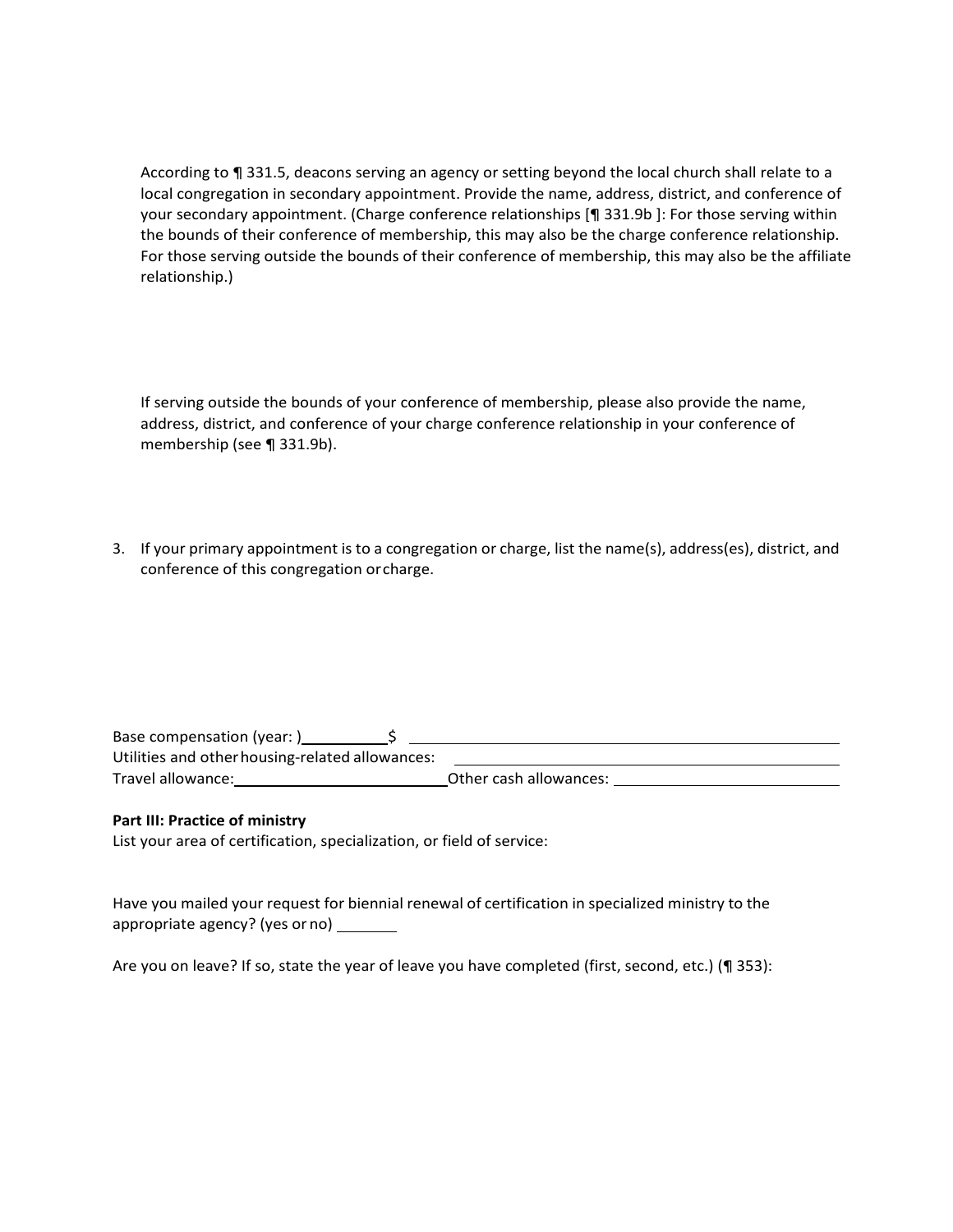*Attach additional pages for the following if you wish:*

Read ¶¶ 328 and 329 of *The Book of Discipline*. Reflect and write about the ways in which you have lived out your call to the ministry of the deacon in connecting the people of God with the needs of the world. Include a short vignette about your interaction with those you serve.

Describe in what new ways you envision connecting the people of God with the needs of the world.

According to ¶ 419.7, the district superintendent shall receive a report of each clergy person on his or her program of continuing education and spiritual growth. According to ¶ 350, list the ways you have fulfilled your plans for your continuing personal formation during the past year, including spiritual enrichment, service, mission, and continuing education opportunities.